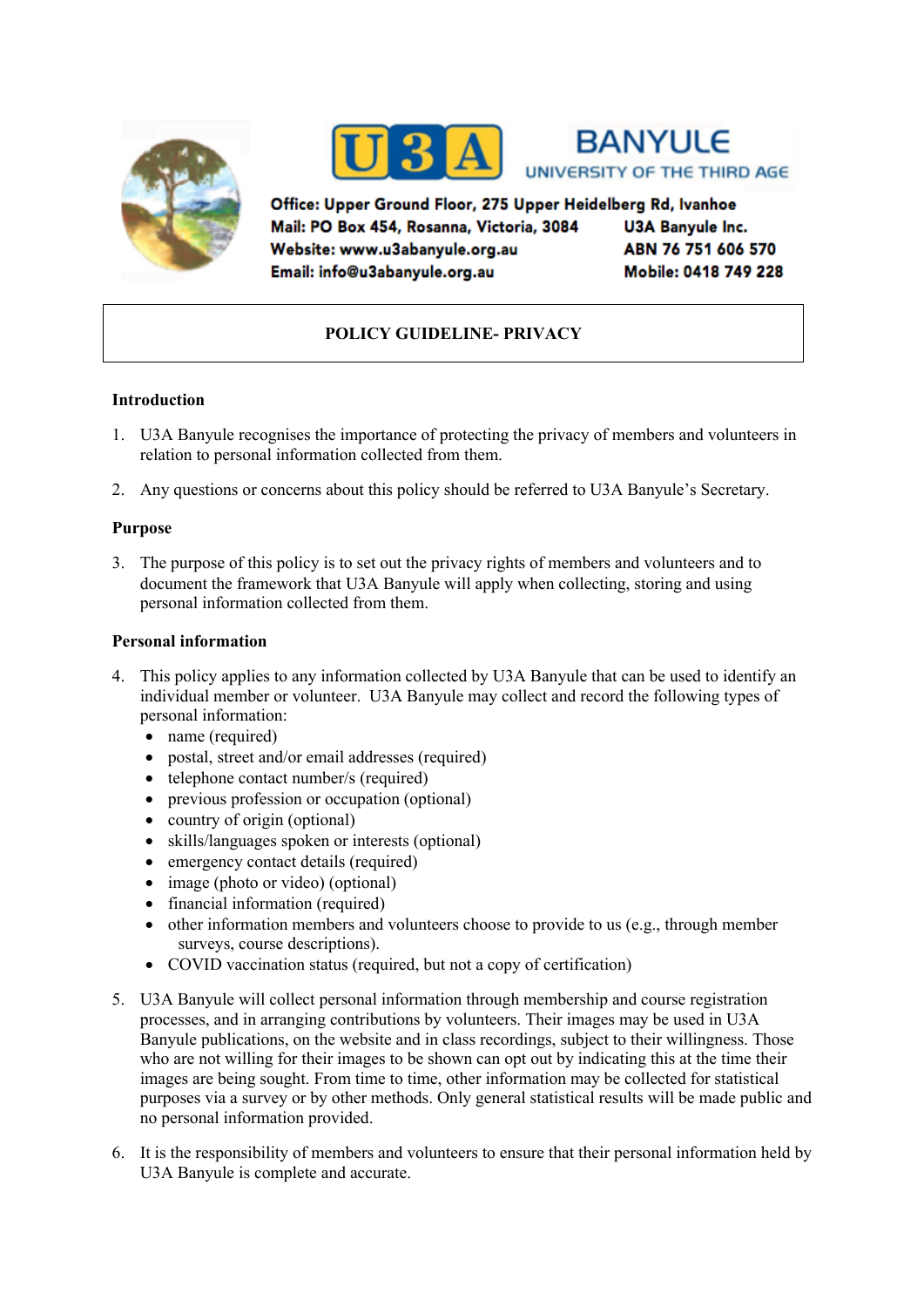# **Uses of personal information by U3A Banyule**

- 7. U3A Banyule only collects personal information from members and volunteers that is necessary to provide services and perform functions that are consistent with its Constitution including:
	- delivery of classes and other activities to members
	- communication, administration, promotion and planning
	- program development, quality control and research
	- correction and maintenance of membership records
- 8. U3A Banyule will:
	- only collect information that is consistent with our primary purposes and the Constitution
	- inform members and volunteers that any personal information held about them is accessible to them
	- take all reasonable steps to ensure that personal information held is accurate and up to date
	- take all reasonable steps to ensure that personal information held is protected from misuse, loss and unauthorised access
- 9. Personal information will not be shared or disclosed other than as described in this policy. Personal information will not be made available to others for direct marketing purposes.
- 10. U3A Banyule may disclose members' and volunteers' personal information to:
	- Tutors, Office Assistants and the Committee of Management and its sub-committees and working parties
	- contractors or service providers

but only where it is essential for the service to be provided.

Limited personal information may also be displayed on U3A Banyule's website.

#### **Protecting the privacy of personal information**

- 11. U3A Banyule will take all reasonable steps to protect the privacy of its members and volunteers according to the Australian Privacy Act (1998) and the Australian Privacy Principles (APP) contained within it.
- 12. U3A Banyule volunteers who have roles as Committee members, Office Assistants and Tutors will not be provided with access to the U3A Banyule Dropbox account or the MyU3A back-end database unless they:
	- have been authorised by the U3A Banyule Access and Authorities Reference Group, and
	- have signed a U3A Banyule Volunteer Agreement

#### **Access to personal information held by U3A Banyule**

- 13. Members and volunteers may request access to any personal information U3A Banyule holds about them by contacting U3A Banyule's Secretary who will provide a suitable means of accessing the information. Members can also access their on-line member profile.
- 14. Members or volunteers who believe that personal information held about them is incomplete or inaccurate may ask U3A Banyule's Secretary to amend the personal information. Members can also amend the information by accessing their on-line member profile.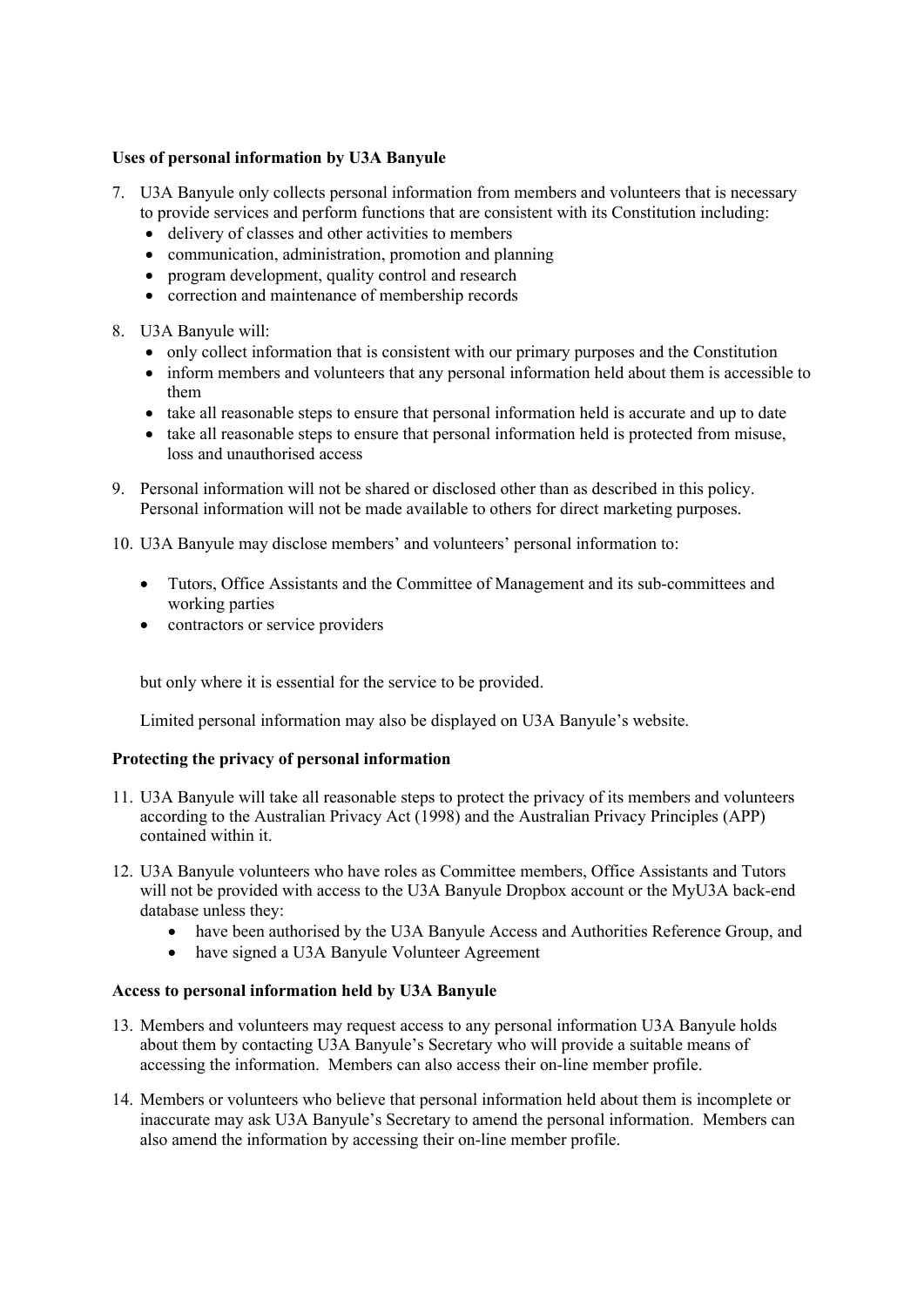# **Breach of Privacy**

- 15. Members or volunteers who believe that their personal information has been compromised or misused, whether accidentally or deliberately, should contact the Secretary as soon as possible. The Secretary will inform the Committee of Management and will refer the matter to the Privacy and Security Officer for investigation.
- 16. U3A Banyule will treat confidentially all requests or complaints lodged regarding this policy. U3A Banyule will contact complainants within a reasonable time after receipt of a complaint to discuss their concerns and to outline options regarding resolution. It will aim to ensure that complaints are resolved in a timely, impartial and appropriate manner.
- 17. All reported breaches of privacy will be fully investigated by the Privacy and Security Officer who will prepare a report for the Committee of Management. The remedies open to the Committee of Management include, but are not limited to:
	- Correction of records
	- Review of security procedures
	- Referral to Police
	- Sanctions for any members involved in deliberate breaches.
- 18. In the event of accidental or deliberate access to or use of U3A Banyule information by unauthorised persons, affected members and volunteers will be advised of the breach, the remediation measures to be undertaken and the steps required to revise security procedures to prevent a recurrence.

#### **Responsibilities of the Committee of Management**

- 19. U3A Banyule's Committee of Management is responsible for:
	- developing, adopting, implementing and publishing this policy
	- collecting, storing and using personal information in accordance with this policy
	- investigating complaints about the handling of personal information
	- responding to a suspected breach of privacy of personal information brought to the attention of the Committee of Management
	- approving access to personal information consistent with this policy
	- regularly conducting a privacy impact assessment and risk assessment
	- regularly reviewing privacy and security protocols
	- monitoring and revising this policy as and when the need arises
	- appointing a Privacy and Security Officer

20. U3A Banyule's Secretary is responsible for:

- receiving enquiries about this policy and complaints about potential breaches of this policy
- bringing complaints before the Committee of Management for investigation and resolution
- responding to requests for access to personal information held by U3A Banyule, and requests to correct personal information that is believed to be inaccurate or out of date.